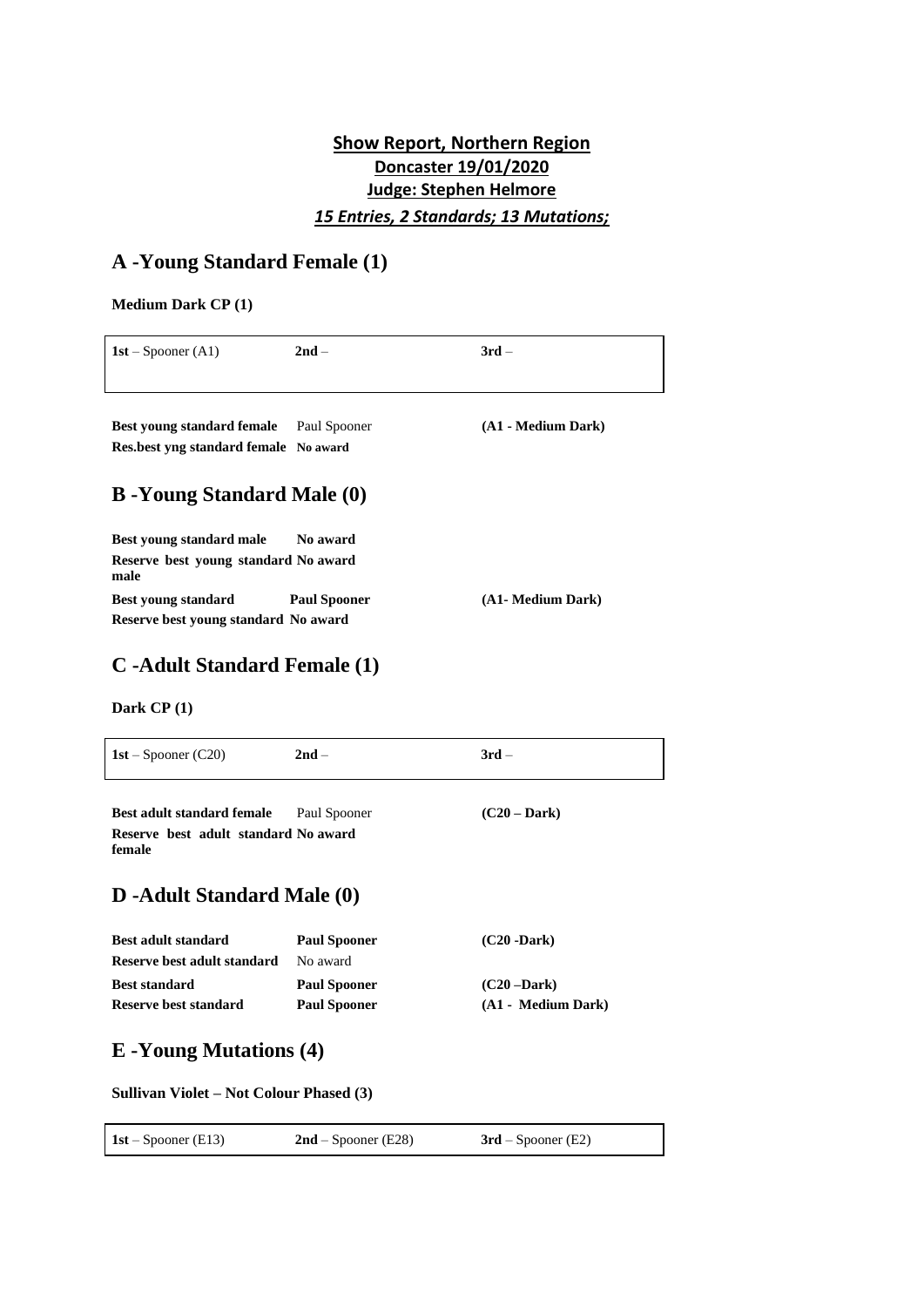**Self Black - Not Colour Phased (1)**

| $1st - No$ award<br>$2nd$ – Spooner (E36)<br>$3rd$ – No award |  |
|---------------------------------------------------------------|--|
|---------------------------------------------------------------|--|

## **NE -Novice Young Mutation (2)**

**Sullivan Violet - Not Colour Phased (1)**

**1st** – Arnstein (NE35) **2nd** – No award **3rd** – No award **HC** - No award

**Self Black - Not Colour Phased (1)**

| $1st - No$ award                                                       | $2nd$ – Arnstein (NE11) | $3rd$ – No award                                   |
|------------------------------------------------------------------------|-------------------------|----------------------------------------------------|
| <b>Best voung mutation</b><br>Reserve best voung mutation Paul Spooner | <b>Paul Spooner</b>     | (E13 – Sullivan Violet)<br>(E28 – Sullivan Violet) |

## **F -Adult Mutations (2)**

#### **Wilson White - Not Colour Phased (1)**

| 1st – Spooner (F21) | $2nd$ – No award | 3rd - No award |
|---------------------|------------------|----------------|
|                     |                  |                |

**Pink White - Not Colour Phased (1)**

**1st** – No award **2nd** – Spooner (F30) **3rd** – No award

### **NF -Novice Adult Mutation (1)**

**Black Velvet - Not Colour Phased (1)**

**1st** – No award **2nd** - Marshall (NF8) **3rd** – No award

### **PM -Purchased Mutation (4)**

**Ebony Violet - Not Colour Phased (1)**

**1st** – No award **2nd** - Marshall (PM34) **3rd** – No award

**Black Velvet - Not Colour Phased (1)**